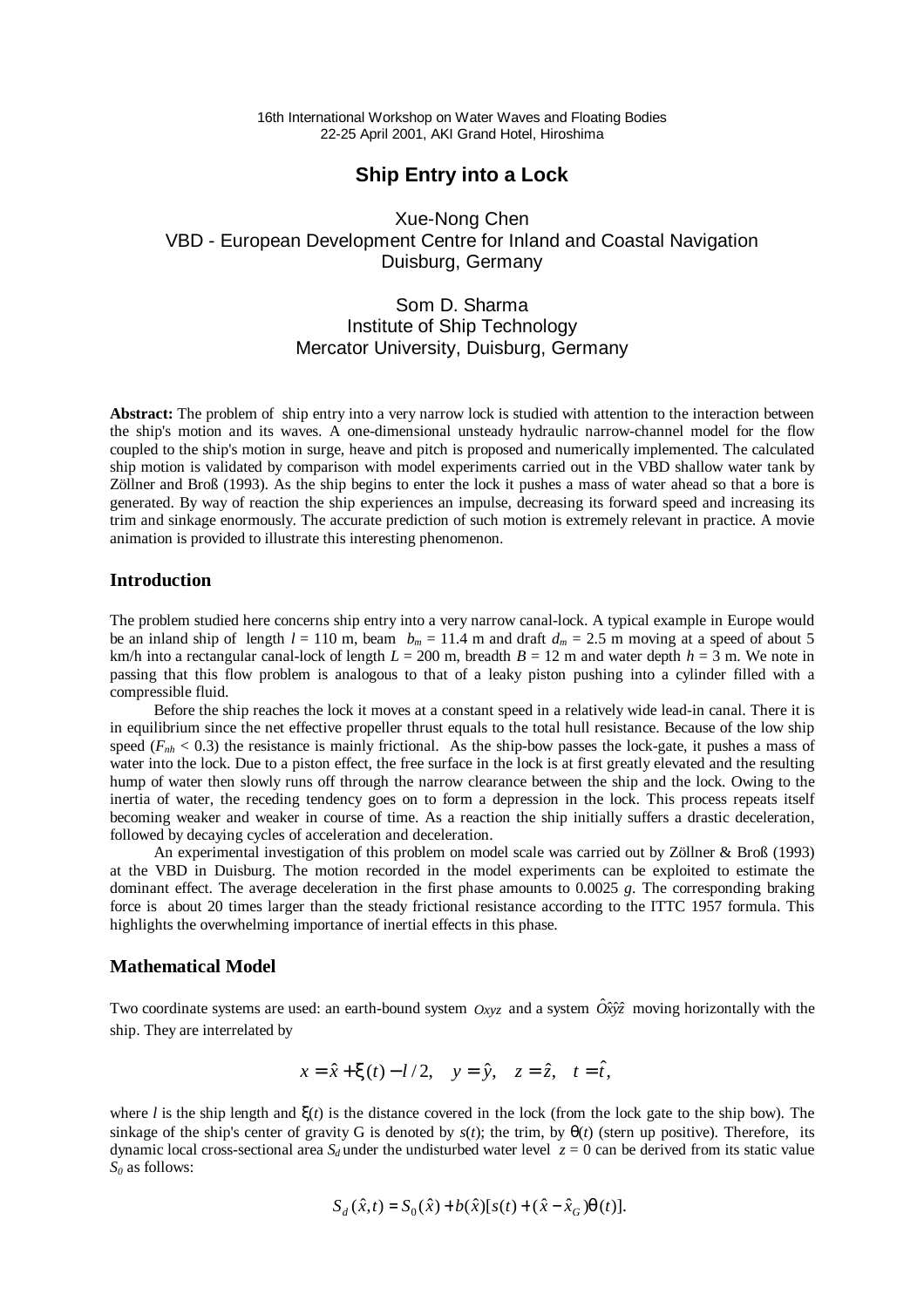Here, only the strictly symmetric case is considered, i.e., a symmetric ship entering a symmetric lock along its centerline. Moreover, the problem is simplified to be one-dimensional, i.e., the free surface is  $z = z(x, t)$ , the mean fluid velocity in *x*-direction is  $u(x,t)$ , and the dynamic local canal cross-sectional area filled with water is

$$
A(x,t) = A_0(x) - S_d(\hat{x},t) + [B(x) - b(\hat{x})]z(x,t).
$$

The flow is, therefore, modeled by the following mass-conservation and momentum equations:

$$
\frac{\partial A}{\partial t} + \frac{\partial (uA)}{\partial x} = 0 \tag{1}
$$

$$
\frac{\partial u}{\partial t} + a_1 \frac{U}{A} u - a_2 \frac{\partial^2 u}{\partial x^2} + u \frac{\partial u}{\partial x} + g \frac{\partial z}{\partial x} = 0
$$
 (2)

and the pressure is given by

$$
p = \mathbf{r}g(\mathbf{z} - z). \tag{3}
$$

The empirical  $\alpha_1$ -term in Eq. (2) describes a mean local friction on the canal side-walls and the ship-hull surface; it has a dominant effect. The  $\alpha_2$ -term represents a small viscous wave damping and may be neglected. Since by virtue of symmetry only three degrees of freedom (surge, heave and pitch) are involved, the relevant hydrodynamic forces and moment acting on the ship are generally expressed as

$$
F_x = -\int_{S_w} p n_x dS \,, \quad F_z = -\int_{S_w} p n_z dS \,, \quad M_{\hat{y}G} = -\int_{S_w} p[\hat{z} n_x - (\hat{x} - \hat{x}_G) n_z] dS
$$

and specially evaluated as

$$
F_x = r g \int_{-l/2}^{l/2} \left\{ z \frac{d}{d\hat{x}} \left[ S_0(\hat{x}) + b(\hat{x})(s + q(\hat{x} - \hat{x}_G)) \right] + \frac{z^2}{2} \frac{db}{d\hat{x}} \right\} d\hat{x}
$$
  
\n
$$
F_z = r g \int_{-l/2}^{l/2} \left[ z + s + q(\hat{x} - \hat{x}_G) \right] b(\hat{x}) d\hat{x}
$$
  
\n
$$
M_{\hat{y}G} = -r g \int_{-l/2}^{l/2} \left[ z + s + q(\hat{x} - \hat{x}_G) \right] b(\hat{x}) (\hat{x} - \hat{x}_G) d\hat{x}.
$$

The corresponding equations of motion are

$$
m\frac{dU}{dt} = F_x + F_d, \qquad m\frac{dW}{dt} = F_z, \quad J_{\hat{y}\hat{y}G} \frac{d^2q}{dt^2} = M_{\hat{y}G}, \tag{4}
$$

where

$$
U = d\mathbf{x}/dt, \quad W = -ds/dt,
$$

and  $F_d$  is the excess of net effective propeller thrust over the hull frictional resistance. The thrust is assumed to remain constant throughout at its original equilibrium value before the ship reaches the gate. The frictional resistance is updated continuously using the ITTC 1957 formula with an empirical velocity-increase correction similar to Emerson's (1959).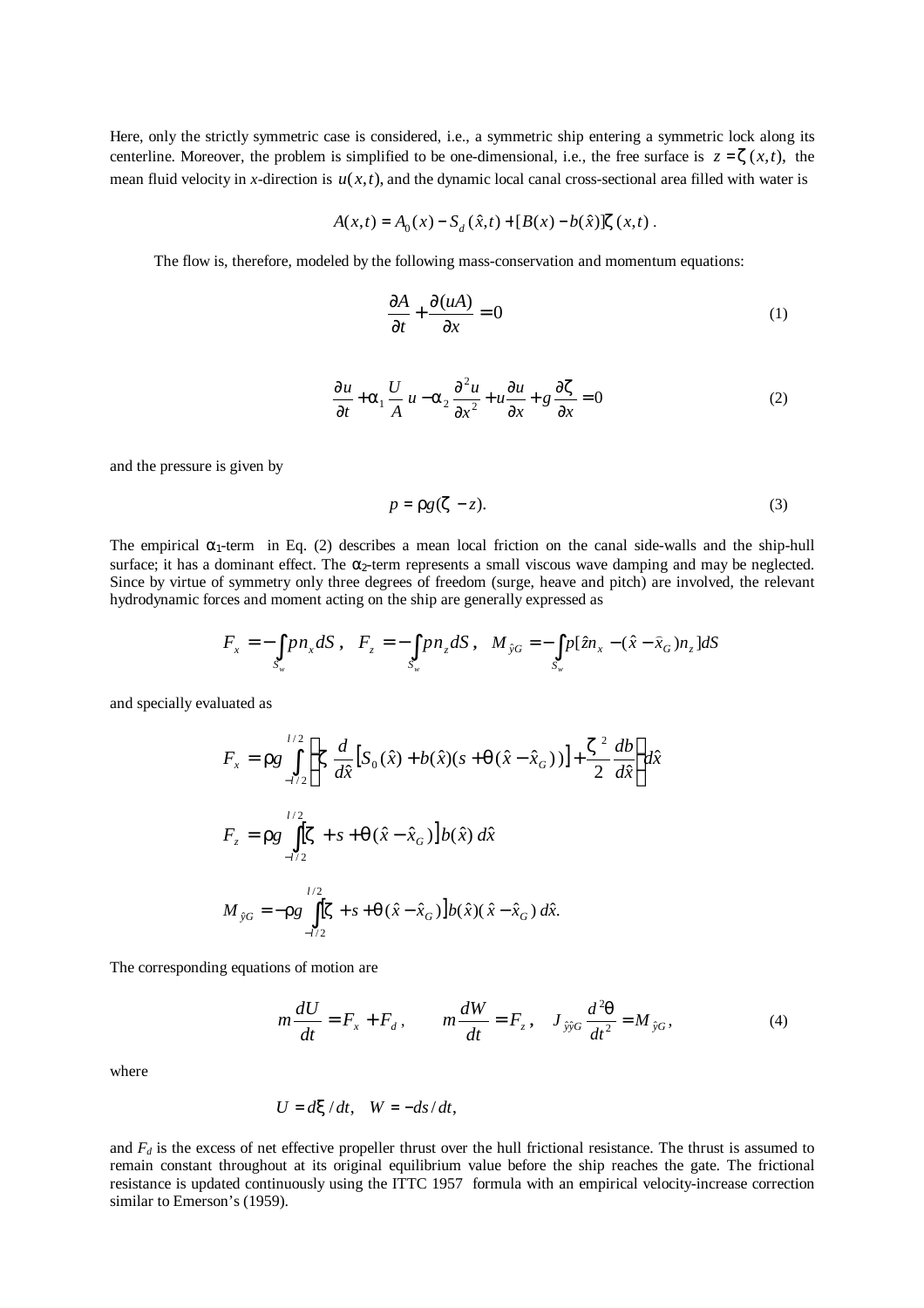Introducing static water-plane integrals

$$
A_w = \int_{-l/2}^{l/2} b(\hat{x}) d\hat{x}, \quad M_w = \int_{-l/2}^{l/2} (\hat{x} - \hat{x}_G) b(\hat{x}) d\hat{x}, \quad I_w = \int_{-l/2}^{l/2} (\hat{x} - \hat{x}_G)^2 b(\hat{x}) d\hat{x}
$$

and dynamic auxiliary integrals

$$
I_{\text{sink}}(t) = \int_{-l/2}^{l/2} \mathbf{z}(x, t) b(\hat{x}) d\hat{x}, \qquad I_{\text{trim}}(t) = \int_{-l/2}^{l/2} (\hat{x} - \hat{x}_G) \mathbf{z}(x, t) b(\hat{x}) d\hat{x},
$$

the last two equations in Eq. (4) can be rendered in a compact form:

$$
m\left(\frac{d^2s}{dt^2} + \mathbf{a}_s\frac{ds}{dt}\right) + \mathbf{r}g\left(A_w s + M_w \mathbf{q} + I_{sink}\right) = 0\tag{5}
$$

$$
J\left(\frac{d^2\mathbf{q}}{dt^2} + \mathbf{a}_t\frac{d\mathbf{q}}{dt}\right) + \mathbf{r}g\left(I_w\mathbf{q} + M_w s + I_{\min}\right) = 0\tag{6}
$$

with  $J = J_{\hat{y}\hat{y}G}$  for simplicity, and  $a_x$  and  $a_t$  as empirical damping coefficients for sinkage and trim, respectively.

#### **Numerical Solution and Results**

The coupled equations of motion of the fluid and the ship are solved simultaneously by an implicit finite difference method. Gourlay (1999) has given an analytic solution for the steady problem of a ship moving in an infinitely long narrow channel. We check our computer program by comparison with the analytic solution.



Fig. 1 Numerical and analytical results are represented by the dots and the line, respectively.

Fig. 1 shows a comparison of our numerical results with Gourlay's analytical solution for the velocity distribution along the ship's longitudinal axis for a Wigley hull of length 100 m , beam 11.4 m and draft 3 m at  $F_{nh}$  = 0.3 in a channel 12 m broad and 4 m deep. For simplicity, this comparison has been done for a captive hull (no sinkage or trim) and ignoring the empirical factors  $a_1$  and  $a_2$ . Evidently, the agreement is satisfactory.

The problem of an inland ship entering a lock was investigated experimentally on model scale by Zöllner and Broß (1993) at VBD. One of their cases was chosen as the first example for our computations. The 1:16

ship model is VBD-M1343 and both horizontal and cross-sectional profiles of the lead-in canal are trapezoidal. The principal dimensions of the ship and lock were already cited in the Introduction. The ship speed is held at  $F_{nh} = 0.25$  (about 5 km/h) as the ship approaches the lock. After the bow passes the lock gate the ship is free to surge.